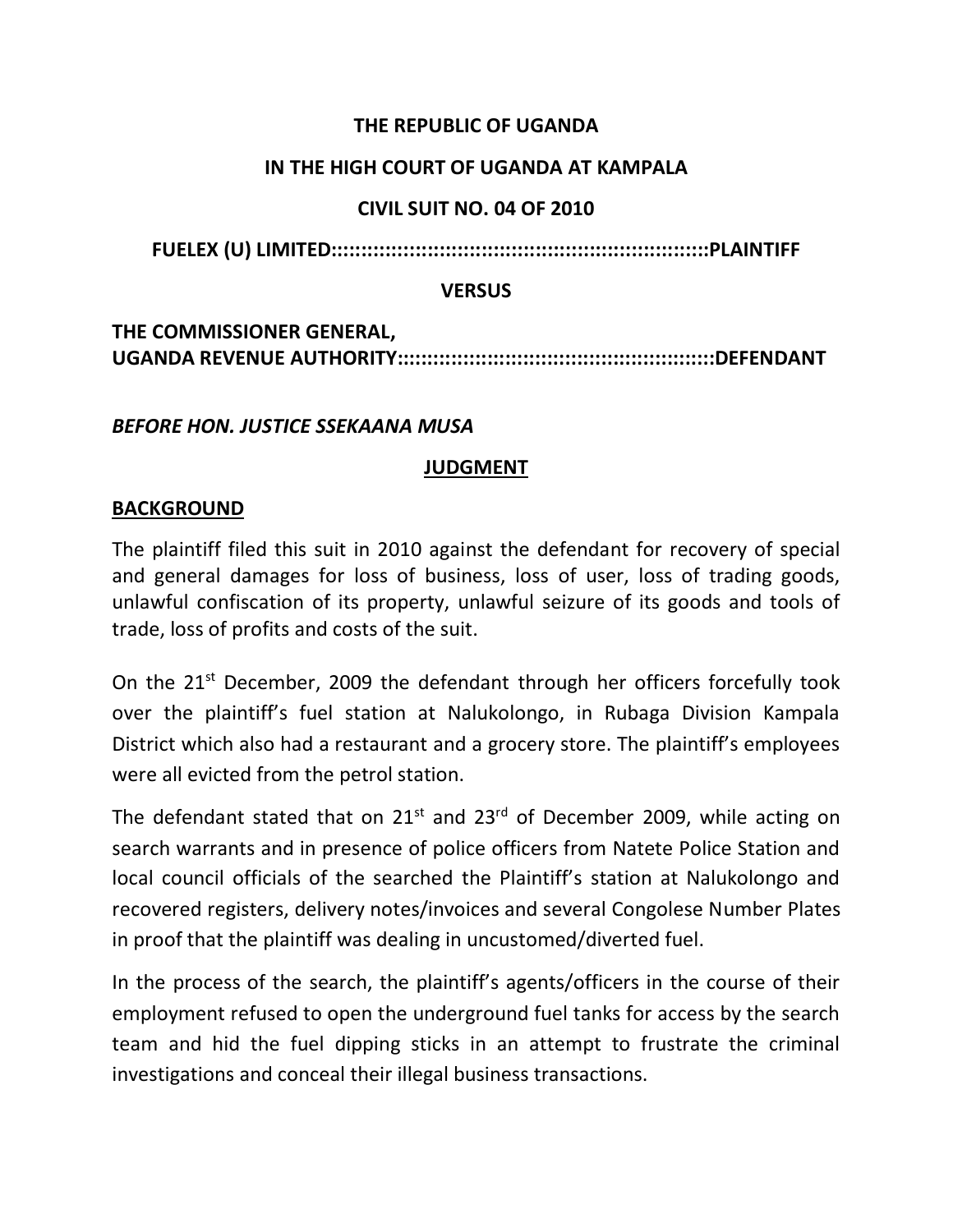The plaintiffs supervisor operations and in-charge sales were arrested and charged Nakawa Chief Magistrate court in connection.

The parties filed a joint scheduling memorandum where the following facts and issues were agreed for court's determination;

## **Agreed facts**

1). The plaintiff is a limited liability company carrying out the business of trading in fuel.

2). The defendant is the Executive of Uganda Revenue Authority

3). That on the  $21<sup>st</sup>$  of December 2009, the Defendant through her officers entered and took over the plaintiff's fuel station at Nalukolongo.

4). The plaintiff's fuel station at Nalukolongo had on it a restaurant and grocery store.

5). The plaintiff's fuel station has underground tanks used to store fuel for trade.

6). That on the  $31<sup>st</sup>$  day of May 2010 a verification exercise was conducted at the plaintiff's premises at premises at Nalukolongo by His Worship Isaac Muwata and a report prepared.

## **ISSUES**

- *1. Whether the taking over and possession/occupation of the plaintiff's fuel station by the defendant was unlawful?*
- *2. Whether the plaintiff suffered loss or damage?*
- *3. What are the remedies available to the parties?*

The plaintiff was represented by *Mr. Oscar Kamusiime* while the defendant was represented by *Mr. Okello George.*

The plaintiff lead evidence of one witness while the defendant lined up 10 witnesses in defence of the case. The parties filed written submissions in this matter and the court has considered them in writing this judgment.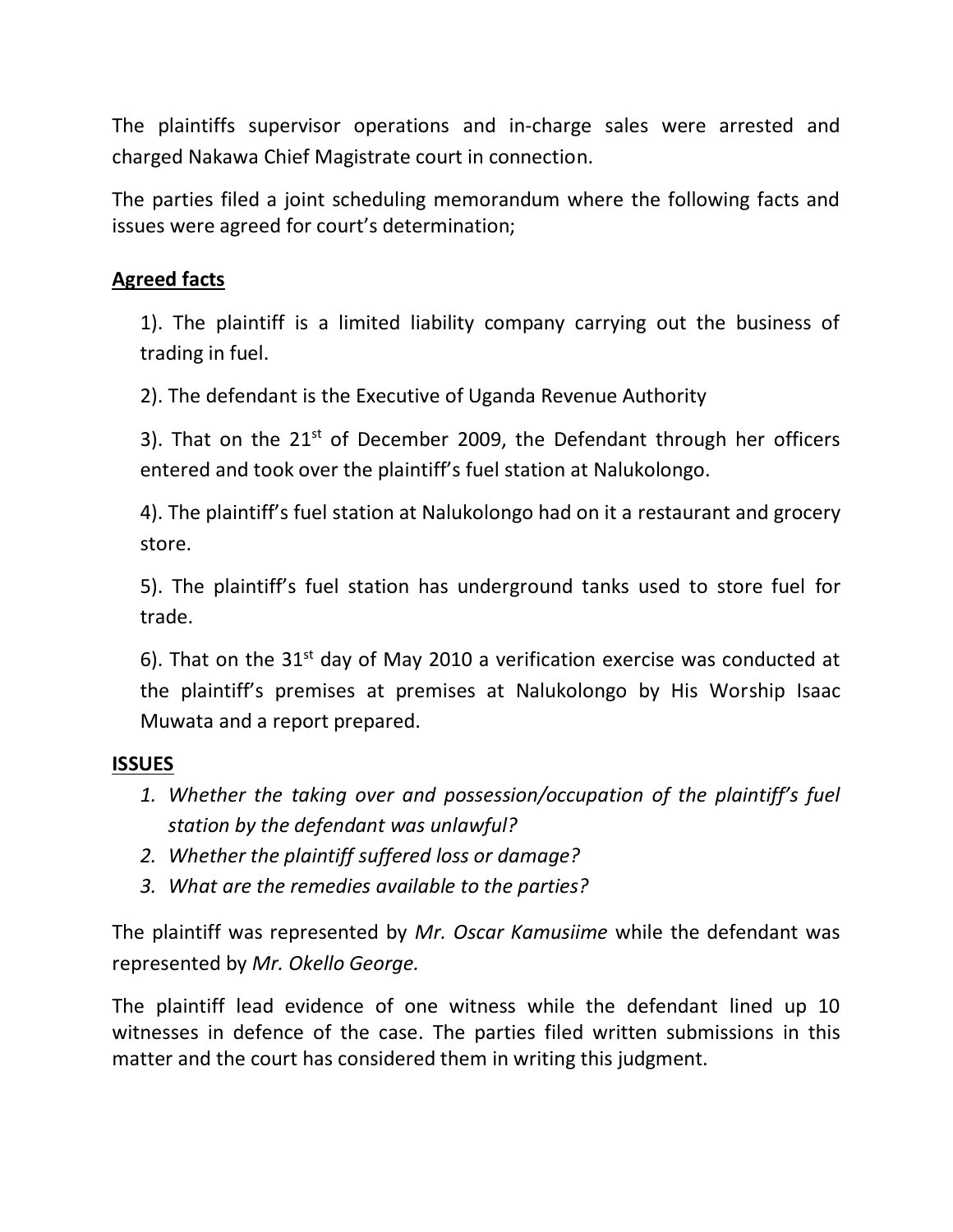# *Whether the taking over and possession/occupation of the plaintiff's fuel station by the defendant was unlawful?*

The plaintiff's counsel submits that the Defendant's act of forcefully taking over and occupying the Plaintiff's fuel station at Nalukolongo was unlawful because;

- It involved the use of unwarranted excessive force
- The Defendant exceeded the mandate of the search warrant
- The Defendant lacked lawful justification for the continued occupation of the Plaintiff's premises
- The continued occupation of the station violated the Plaintiff's constitutional rights

This evidence was confirmed in cross examination of PW1 wherein she clarified she was at the station and that the first group of URA officers came at 1.00 pm while the second group came past 4 pm. The evidence also shows that military personnel were used by the Defendant in forcefully taking over the Plaintiff's fuel station.

PW1 testified that the fuel station was taken over by military police who were deployed at all times until the fuel station was handed over. In cross examination, DW6 confirmed that the URA team dispatched was composed of both Uganda police force and Uganda People's Defense Force operatives on secondment.

It is the Plaintiff's submission that where one's premises have been entered upon by an authority such as the defendant lawfully but authority then accrues out or perpetrates illegalities, the occupation of the premises becomes a trespass thereon.

The Plaintiff submits that the continued occupation by the Defendant's officers after conducting the searches on 21st and 23rd December 2009 was unlawful. While the search warrants allowed the Defendant's officials to enter and search the Plaintiff's premises, the moment the search was completed and the certificates of search were signed, the Defendant's powers to stay at the Plaintiff's fuel station lapsed. However, regardless of having completed the searches at the Plaintiff's fuel station, the Defendant's remained for a further 5 months.

The authority of *Monitor Publications Ltd v. AG HCCS No. 747 of 2013* is applicable in this case in that it has similar facts, and in which this Honourable Court determined the issue of Government agencies closing off businesses under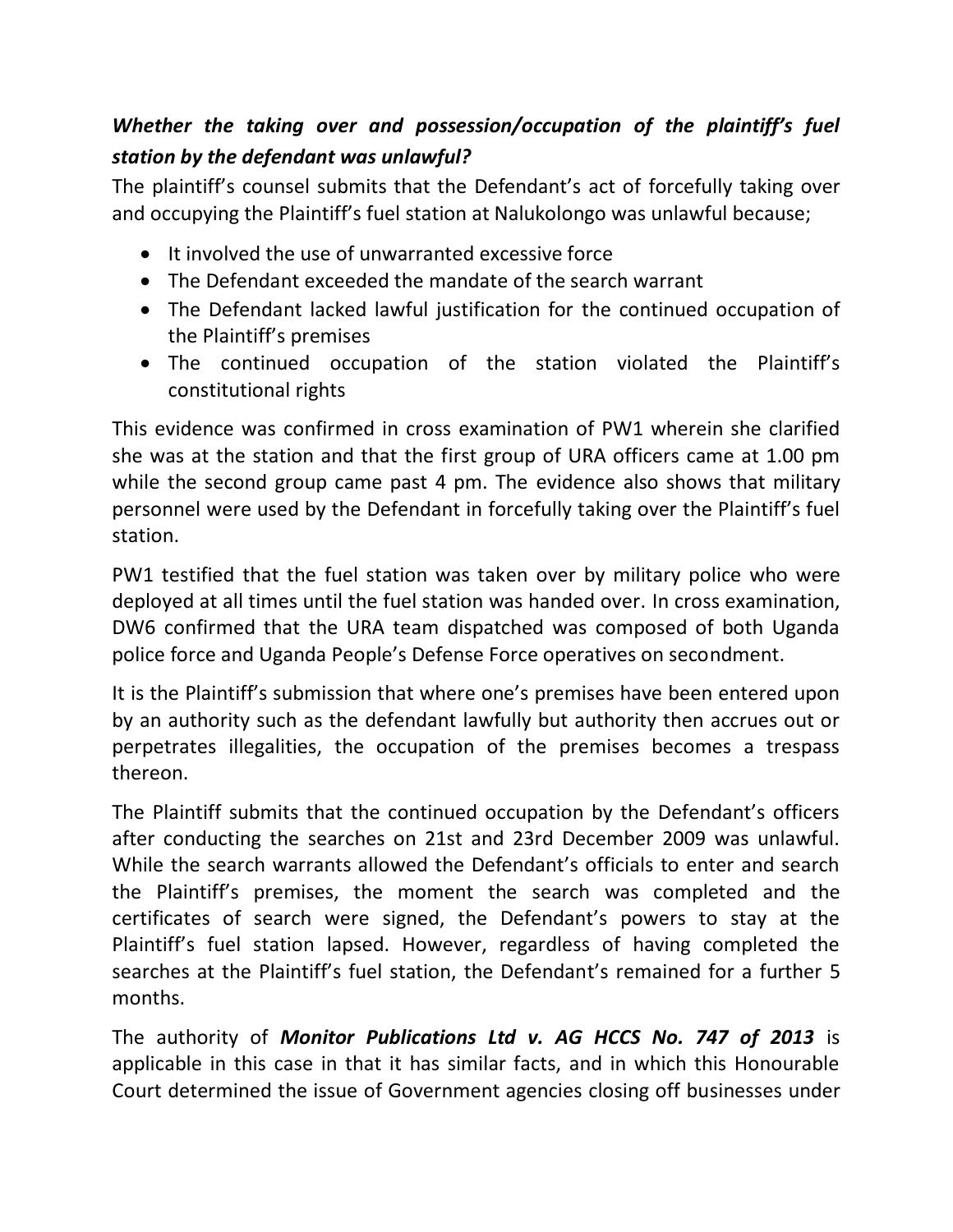the guise of conducting searches. In this case, the Uganda Police Force, armed with a search warrant took over the Monitor offices in search for a document that was published on 7/5/2013. The Police searched for 3 days to no avail and Monitor moved Court to vacate the search warrant. The Police refused to vacate and remained at the premises for 7 more days with no commercial operation taking place. Justice Wangutusi held as follows;

**To act otherwise and continue without in fact returning the search warrant to the court did not only mean disobedience of court orders but confirmation of a process originally allowed by the court but had been vacated. The fact that the officials of the Defendant did not go through the cores provided for under Section 27 of the Police Act only moves to confirm that the officials remained in occupation under a vacated search warrant.**

The Plaintiff further submits that the Defendant's occupation of the Plaintiff's fuel station was in violation of Article 27 (1) of the Constitution. **Article 27 (1) of the Constitution** provides as follows;

# **No person shall be subjected to—**

- **(a) unlawful search of the person, home or other property of that person; or**
- **(b) unlawful entry by others of the premises of that person.**

Therefore, at the point when the certificates of search were signed, the Defendant's authority to remain on site ceased and as such the continued occupation of the Plaintiff's premises constituted unlawful entry by the Defendant.

The Plaintiff further submits that the Defendant had no justifiable reason for maintaining presence at the Plaintiff's fuel station for 5 months because the Defendant did not expect to find the fuel that had allegedly been dumped at the Plaintiff's premises, the taxes attendant thereto were secured by a bond and the Defendant did not institute any proceedings or enforcement measures, having obtained documents from the Plaintiff.

The defendant's counsel submitted that, the allegations of excessive use of force are not proved, having not been supported by any other evidence, beyond the witness statement of PW1. No photographic/ documentary evidence was adduced in evidence to show the alleged use of arms and how it was used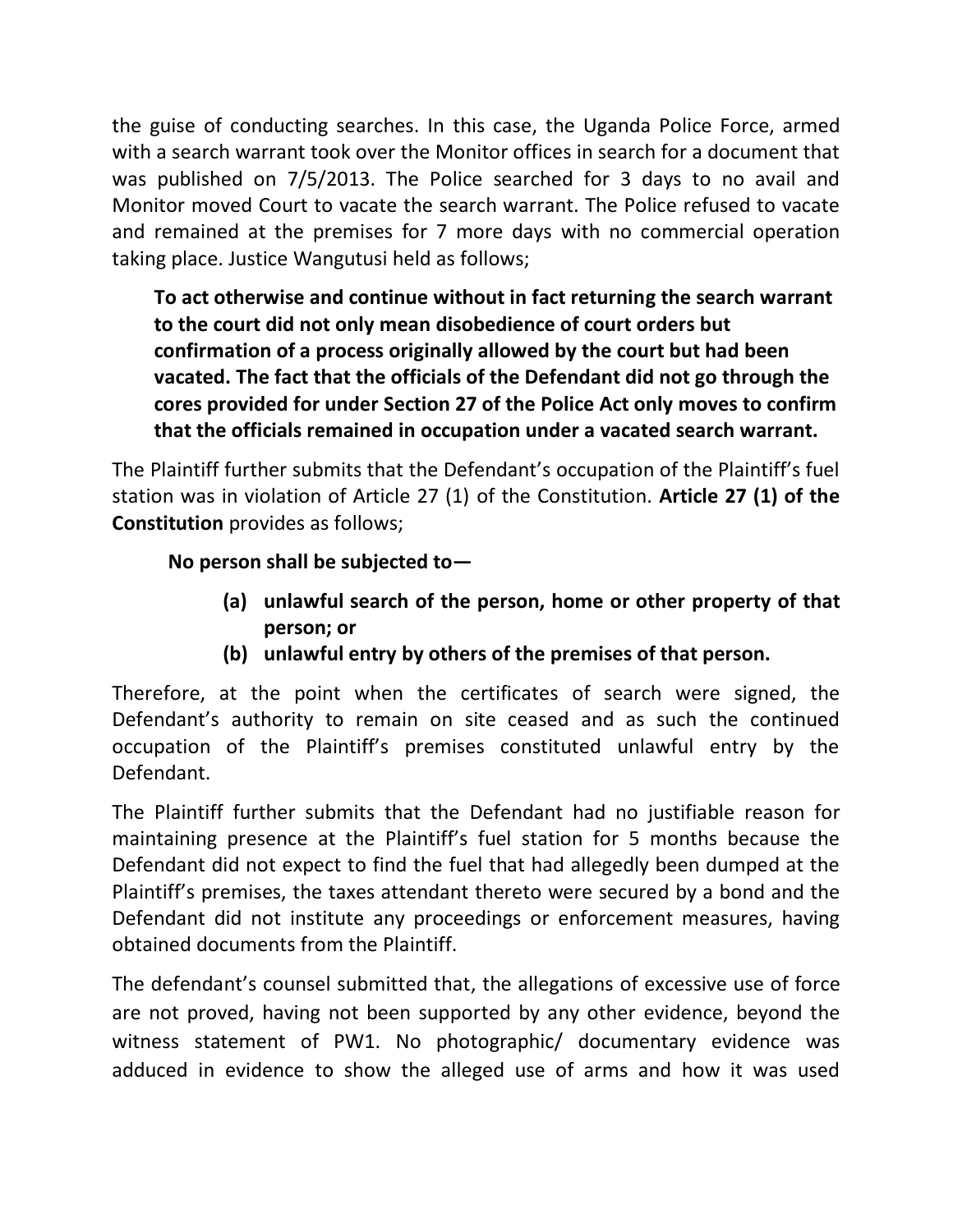unlawfully. No evidence was taken from or given by the alleged employees of the Plaintiff, be it oral or documentary, to prove the alleged assault.

Court is not told how the alleged assault were occasioned, and which parts of the bodies of the said employees suffered the alleged assault. Was it a common assault, or an assault occasioning actual or that occasioning grievous bodily harm?

There is no criminal reference bureau number, reporting any alleged crime (s) to Police or any authority, by the Plaintiff, or her said officers. The allegation is not only false but malicious.

Secondly, without prejudice to the first above, use of fire-arm is a monopoly of the Uganda Police and the officers of the UPDF, and other persons licensed. Thus, even if any firearm had been sighted during the takeover of the Plaintiff's premises (there is no such evidence), then, that *per se* would not have made the takeover and possession unlawful.

Given that the constitutional mandate of the Police is to keep law and Order, the execution of those duties usually calls for securing the scene of crime, as the case may be. Thus, if in the present matter, firearm had been used, there would be no illegality about that. At any rate, the fuel station would require guarding against third parties, whose interests could be adverse to the Plaintiff's and the Defendant's- e.g. robbers, etc.

The defence counsel submitted that the alleged exceeding of the search warrant is an afterthought, an unpleaded matter, and not put in issue during the trial. Thus, the same was not responded to, and thus not addressed, either at the hearing, or otherwise, by the defence.

Without prejudice to the foregoing, the plaintiff's contention that, staying beyond the period of the search warrant was unlawful, cannot stand in law. This so because Court has not been addressed on the search warrant (and rightly so, the same not being contentious) and no evidence adduced in that regard. More importantly, it is not shown the said warrant was recalled by the issuing Court (as was the case in **Monitor Publications Ltd vs. AG, HCCS NO. 747 of 2013,** heavily relied on by the Plaintiff).

The impossibility of finding fuel dumped, in the circumstances, could well be true, but one should not lose sight of the undercurrents, leading to the Defendant's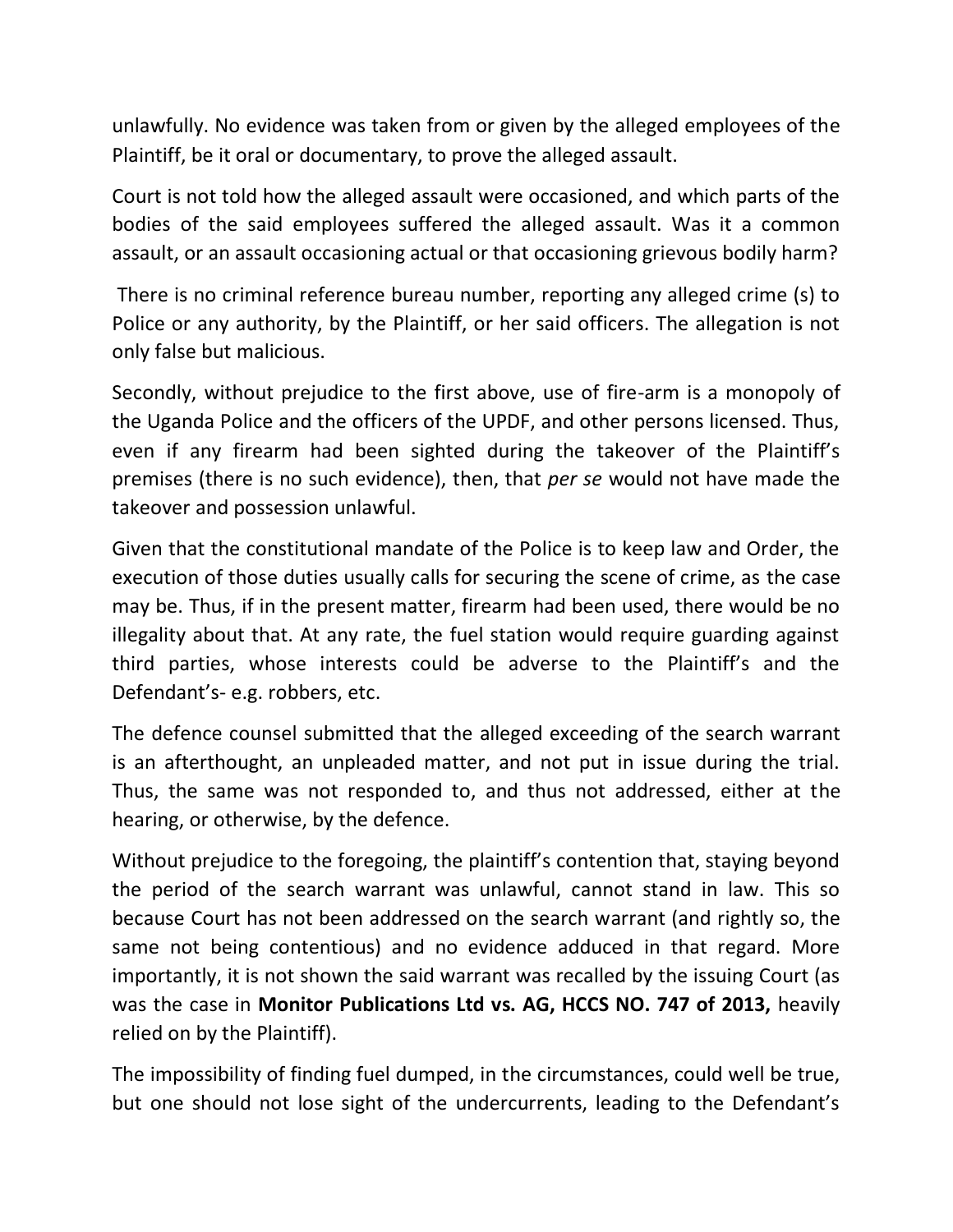search of the fuel station, and the presence at the station for the stated duration. The search, as evidence abundantly show, was informed by confession of suspects who dumped fuel at the station.

The search then resulted into several useful discoveries, for example, documents and false registration plates, which all were useful in informing the Customs Audit Report, testified about by James Kisaale (DW5).

Moreover, as extensively pleaded in the WSD and as supported by evidence adduced by the Defense witnesses, the Plaintiff's refusal to cooperate in furthering of the smooth but quick conclusion of the Police Investigations at her premises, elongated the handover process.

In summary, the Plaintiff and her officer, Jane Rugambwa (PW1) refused to cooperate with the Defendant from December 2009 to March, 2010, by refusing to hand over the keys to the underground/ fuel reserve tanks, and specific dipping sticks, to allow for the verification of the fuel in the underground reserve tanks. The exercise was necessary, to validate or rebut the case of diversion and "dumping" of uncustomed fuel at the station.

The evidence on record by the defence witnesses shows that, the Plaintiff frustrated the verification exercise, until  $30<sup>th</sup>$  April, 2010 when Hon. Justice Musoke Kibuuka made an order that a verification exercise be conducted, with the Plaintiff's participation. This prompted cooperation of the Plaintiff, hence the exercise of  $31<sup>st</sup>$  May 2010. As per the evidence of Mr. Balamaga, between the date of the Order and the eventual verification, delays were occasioned by the Plaintiff's indifference.

Thus, the handover could not have been effected before the verification exercise, with the full participation of the Plaintiff.

It was their contention that there was nothing unlawful about the time lag. There was for example no Court Order compelling the officers of the Defendant out of the fuel station. They thus remained pursuant to a warrant and s.157 (2) (h) of the East African Community Customs Management Act, which permitted the presence.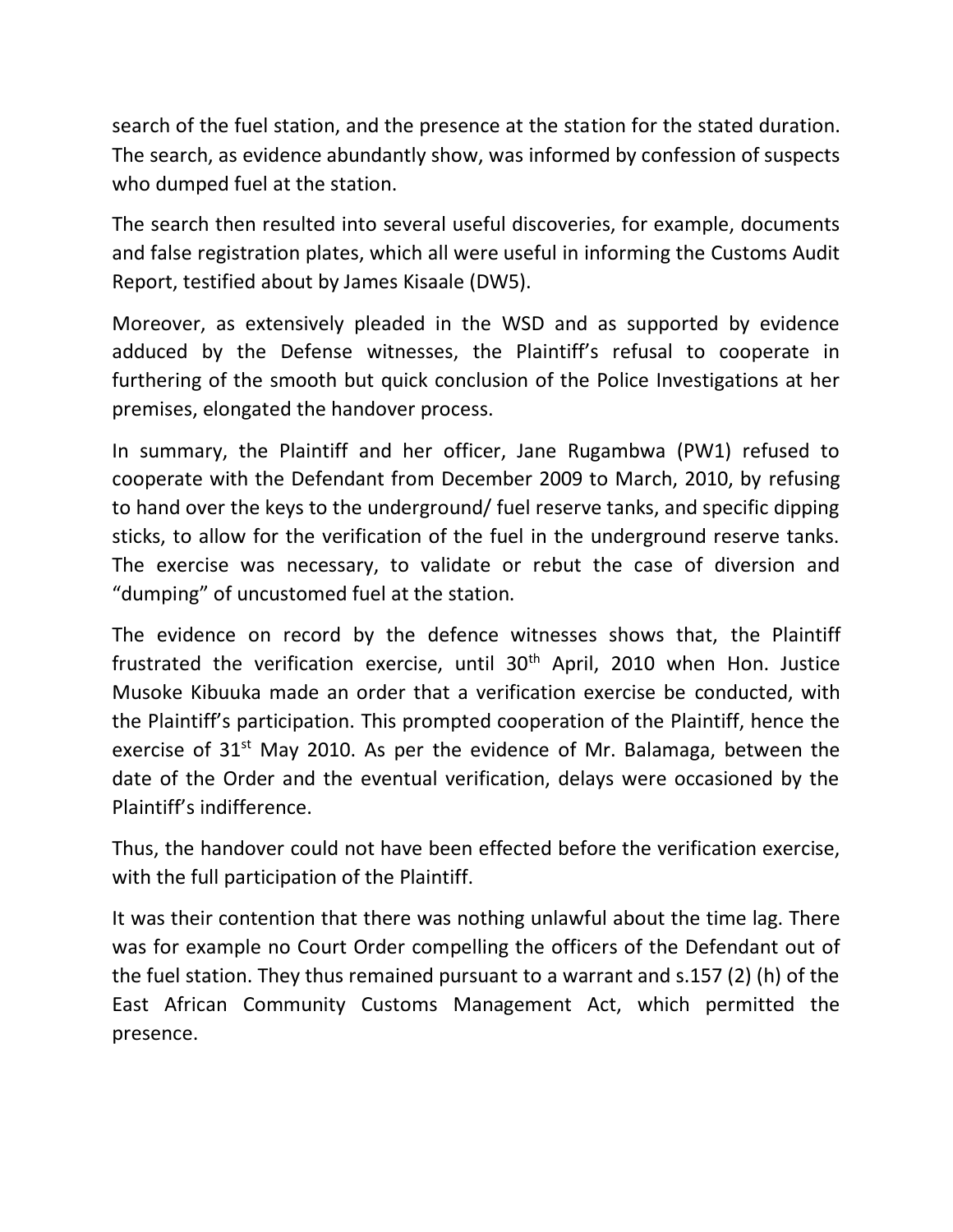Having ably rebutted the Plaintiff's allegations and submissions, the Defendant submits that the actions of its officers in taking over and remaining in possession of the Plaintiff's fuel station at Nalukulongo, Kampala District, from 21<sup>st</sup> December, 2009 to  $31<sup>st</sup>$  May 2010, when it was handed over, was lawful, in that;

- i) The Defendant followed a lawful warrant. The same was never set aside or recalled by the issuing Court.
- ii) The Defendant's action was allowed by section 157 ( 2) (h) of the East African Community Customs Act which allows an officer of URA to lock up, seal, mark, or otherwise secure any such premises, room, place, equipment, tank or container.

In the present case, the strong room was sealed with the URA seal, a fact confirmed by the verification Exercise Report (Exh. D11). See also the witness statement of Mitango Twaha (DW10), a Scene of Crime Officer.

My Lord, the conclusion reached in Exh. D11 is apt, that *"the Defendant having concluded the dipping exercise, has handed over the fuel station"*. This statement by the witnessing Court officer resonates with the Defense contention that the fuel station could not have been handed over before the dipping exercise could be jointly executed. In other-words, had the cooperation of the Plaintiff been secured much earlier, the delay to hand over the station would not have been occasioned.

In light of the foregoing analysis and evaluation of the evidence on record, we submit that the Defendant is not to blame for anything, but the Plaintiff who engaged in illegal activities and allowed export fuel to be diverted and dumped at her fuel station.

## *Determination*

The plaintiff's counsel submitted that, the defendant's acts of forcefully taking over and occupying the fuel station was unlawful because of excessive use of force; exceeded the mandate of the search warrant; defendant lacked lawful justification for the continued occupation; the occupation violated the plaintiff constitutional rights.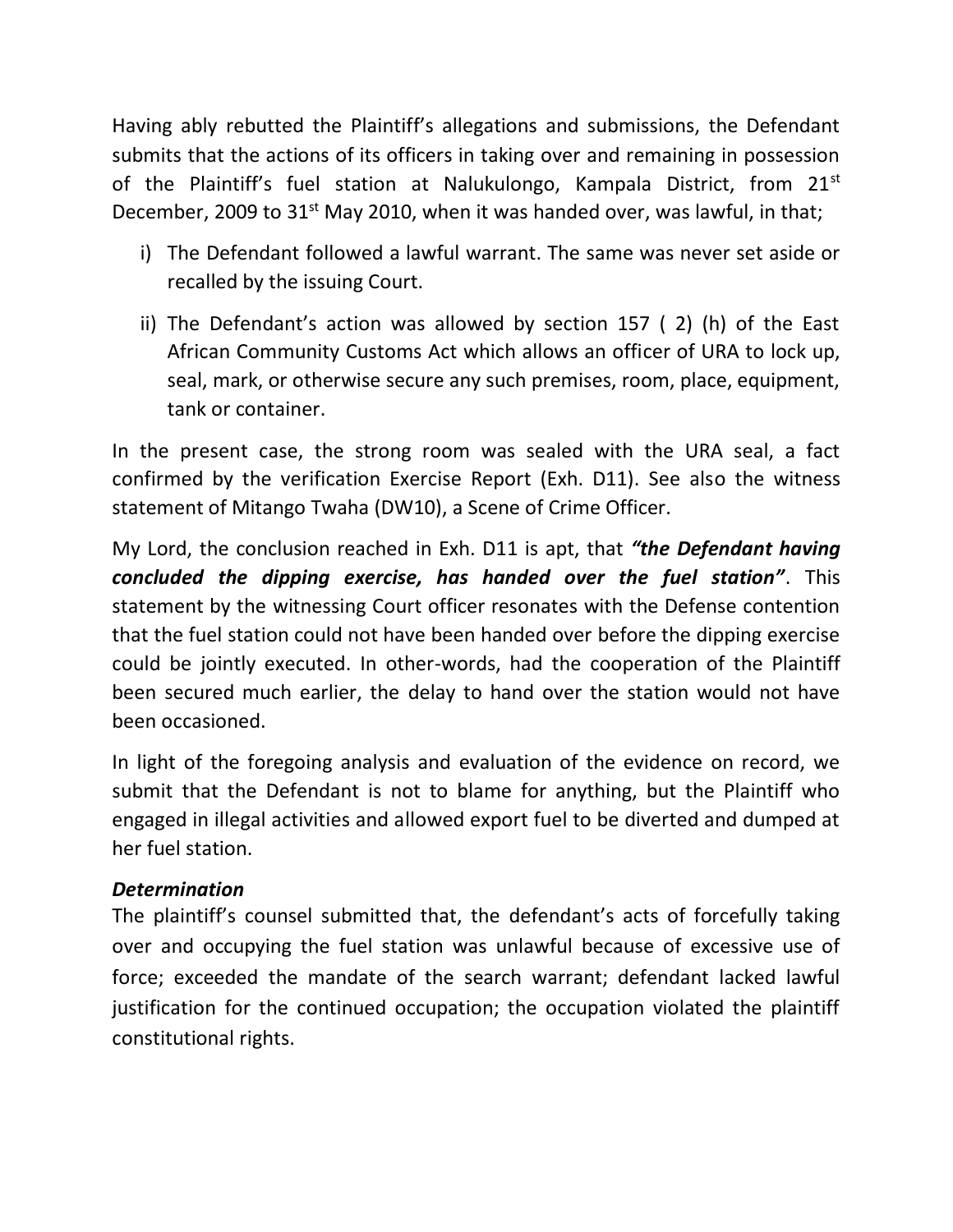The plaintiff witness consistently tried to qualify the take over as being forceful. Whatever the qualification of the force, the defendant as a body (office) mandated to collect taxes has to respond to all manner of tax evasion whenever detected.

The circumstances of this case are quite clear as put forward by the defence witnesses; They got information from a turn-man on 19<sup>th</sup> November 2009 who made an extra judicial statement confessing that they had offloaded transit fuel at Fuelex Nalukolongo on 18<sup>th</sup> September 2009. Later the driver was also arrested and equally confirmed that the fuel was offloaded at the plaintiff's petro station.

This triggered the defendant's officers to swing into action to establish the truth and this led to the deployment of police officers and Army men in Uniform to cordon off and secure the plaintiff's premises. The evidence of the plaintiff witnesses that it was done in a forceful manner does not mean anything.

The take-over was secured by armed police officers and military police and to that extent there was no forceful take over since it was buttressed with search warrant in accordance with the law.

The plaintiff witness appears to have understood her chasing away as the act of being forceful coupled with taking over the entire petrol station and the restaurant, garage and tyre clinic. This is undisputed by the defendant and there is no indication of forceful take over.

It would appear in her view there was no need to have such a heavy deployment of both police and Military police officers. It is up to the defendant to assess the required deployment depending on the circumstances of the case. The deployment would not have any problem unless the plaintiff contends that in the course of their deployment they violated any rights. The witness does not state any rights they violated in the process.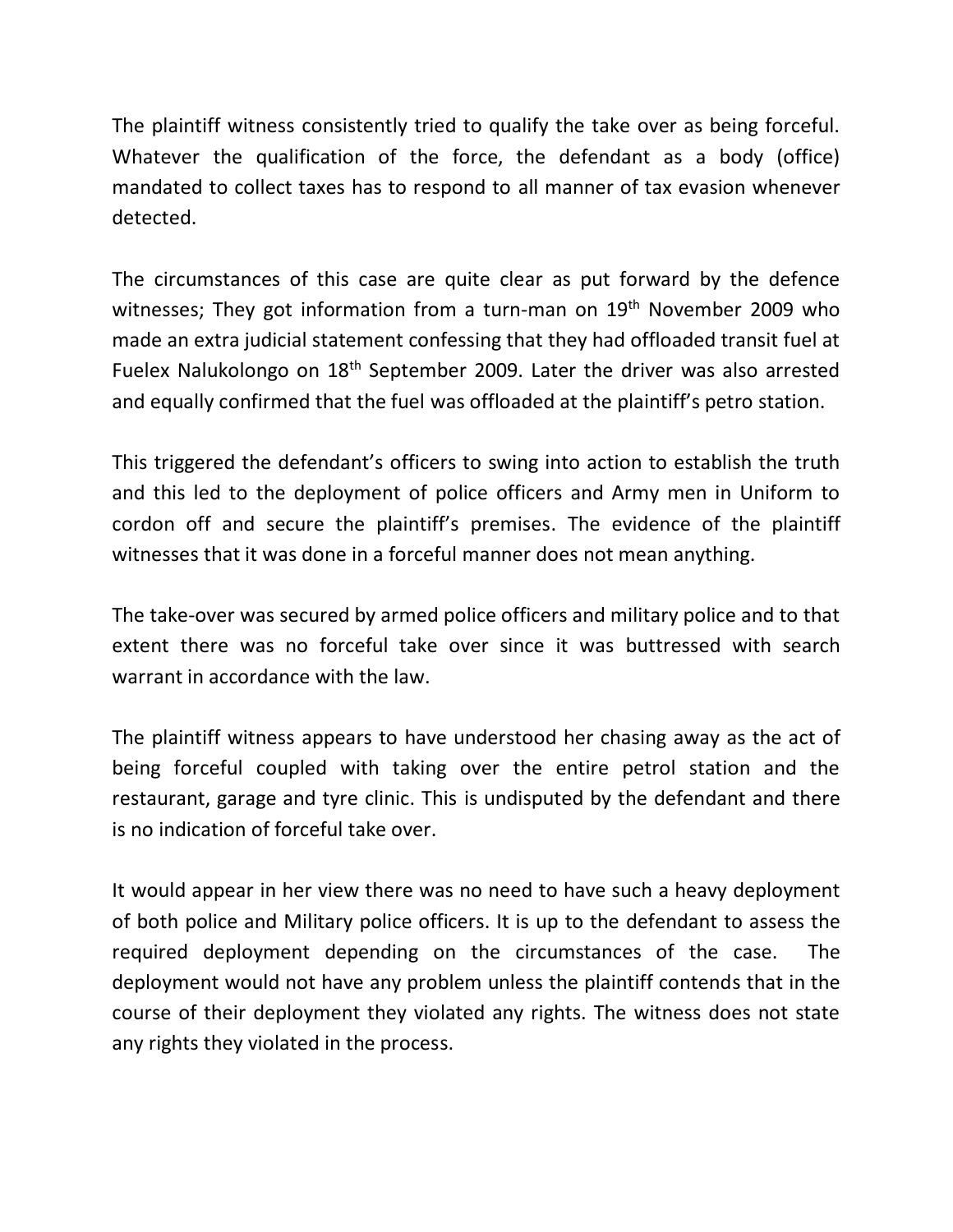There is no basis for challenging the deployment as involving the use of excessive force to secure the petrol station at Nalukolongo.

*Section 157 of the East African Community Customs Management Act* provides;

*A proper officer may, if he or she has reasonable grounds to believe that there are on any premises any uncustomed goods or documents relating to any uncustomed goods, enter upon and search premises by day or by night; and for such purpose the proper officer may use all reasonable force and may require the assistance of, and take with him or her, another officer or a police officer.*

Reasonable force varies depending on the circumstances. In order to determine if the amount of force used is reasonable, the 'reasonable person standard' is applied. Under this standard, actions will be considered reasonable if a reasonable person would have acted in the same way under the same (or similar) circumstances.

The courts are instructed to confront the facts of a case as they were presented to the officer when the decision to use force was made and to determine idf the actions were 'reasonable' given the circumstances and what was known to the officer at the time.

As noted earlier there is no evidence of excessive use of force. It must be emphasized that the excessive use of force is the same as unreasonable use of force. The use of force in the circumstances of the case was not in any way excessive. The defendant's officers were acting in accordance with the law and there was unreasonable or excessive use of force.

The plaintiff further contended that the continued occupation by the defendant officers after the searches on 21<sup>st</sup> and 23<sup>rd</sup> December 2009 was unlawful and that there was no justification.

The search was not merely confined to the premises but everything including the fuel tanks that are underground. The evidence produced by the defence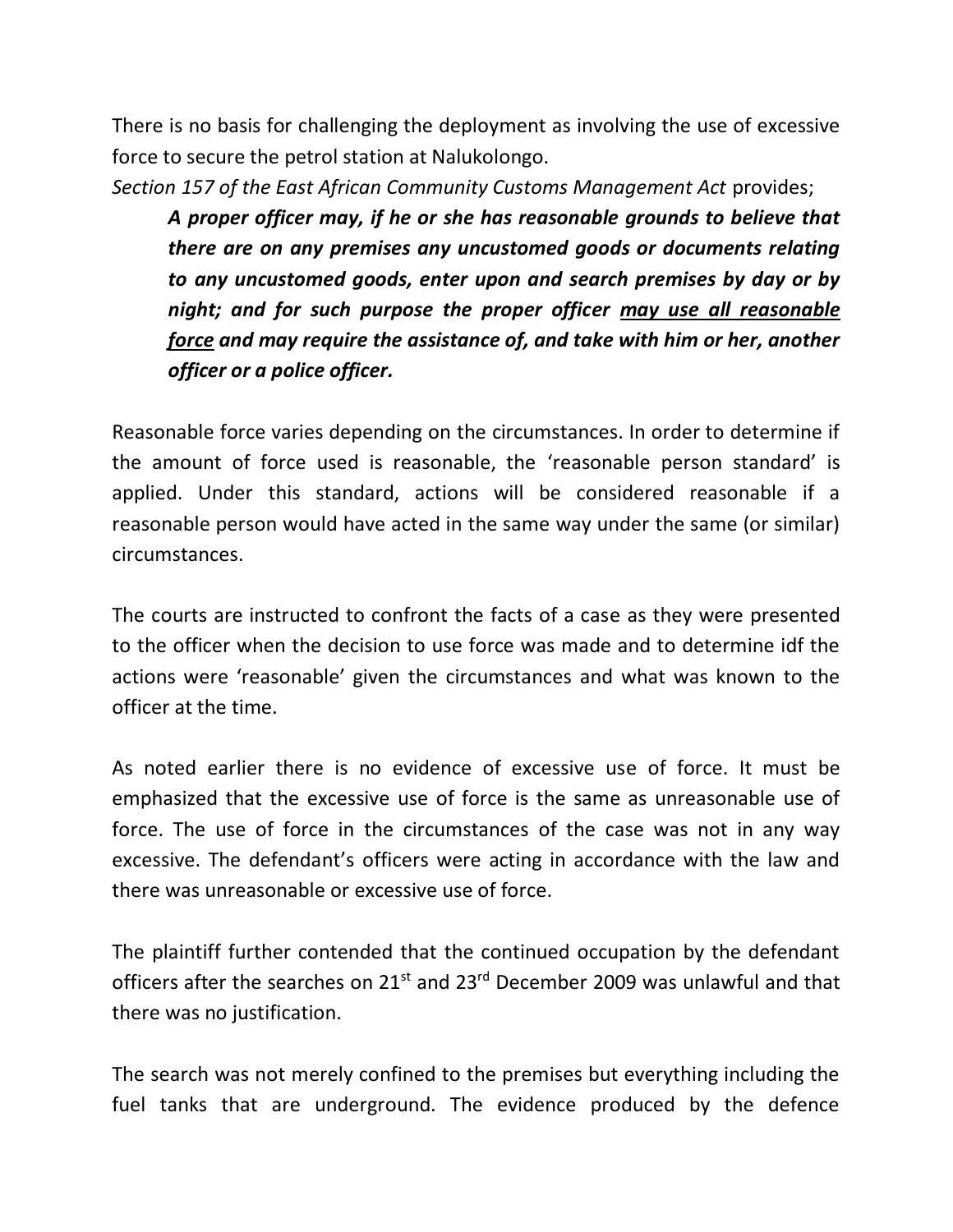witnesses shows that the plaintiff refused to cooperate in ending the search exercise in the shortest time possible.

They stated that the plaintiff officers refused to provide dip sticks to check the fuel in the underground tanks. Without a dip stick the defendant could not conclusively determine the amount of fuel available against what was 'dumped'.

The search warrant remained valid until the plaintiff had complied with the orders of court and required total cooperation to establish the truth. Indeed the impasse was broken when the High Court ordered that the verification exercise be carried out in presence of the plaintiff. This was conclusively done in May in presence of the His Worship Isaac Muwata (now Judge) and the petrol station was handed over.

The intransigent behavior of the plaintiff's directors delayed the conclusion of the exercise and this led to the delay. The law does not give any time limit and so long as the information is withheld, the defendant was justified to continue the cordoning off of the premises.

The plaintiff's counsel has cited the Articles of the Constitution which provide for unlawful search and unlawful entry by others on the premises of that person. The enjoyment of this right is subject to the other laws.

#### *Section 158 of the East African Community Customs Management Act* provides;

*Without prejudice to any other power under this Act, where any officer declares on oath before any magistrate that he or she has reasonable grounds to believe that there are in any uncustomed goods or documents relating to any uncustomed goods, then such a magistrate may by warrant under his or her hand authorize such officer to enter upon and search, with such force as may be necessary and by day or by night, such premises and to seize and carry away any uncustomed goods or documents relating to uncustomed goods found therein.*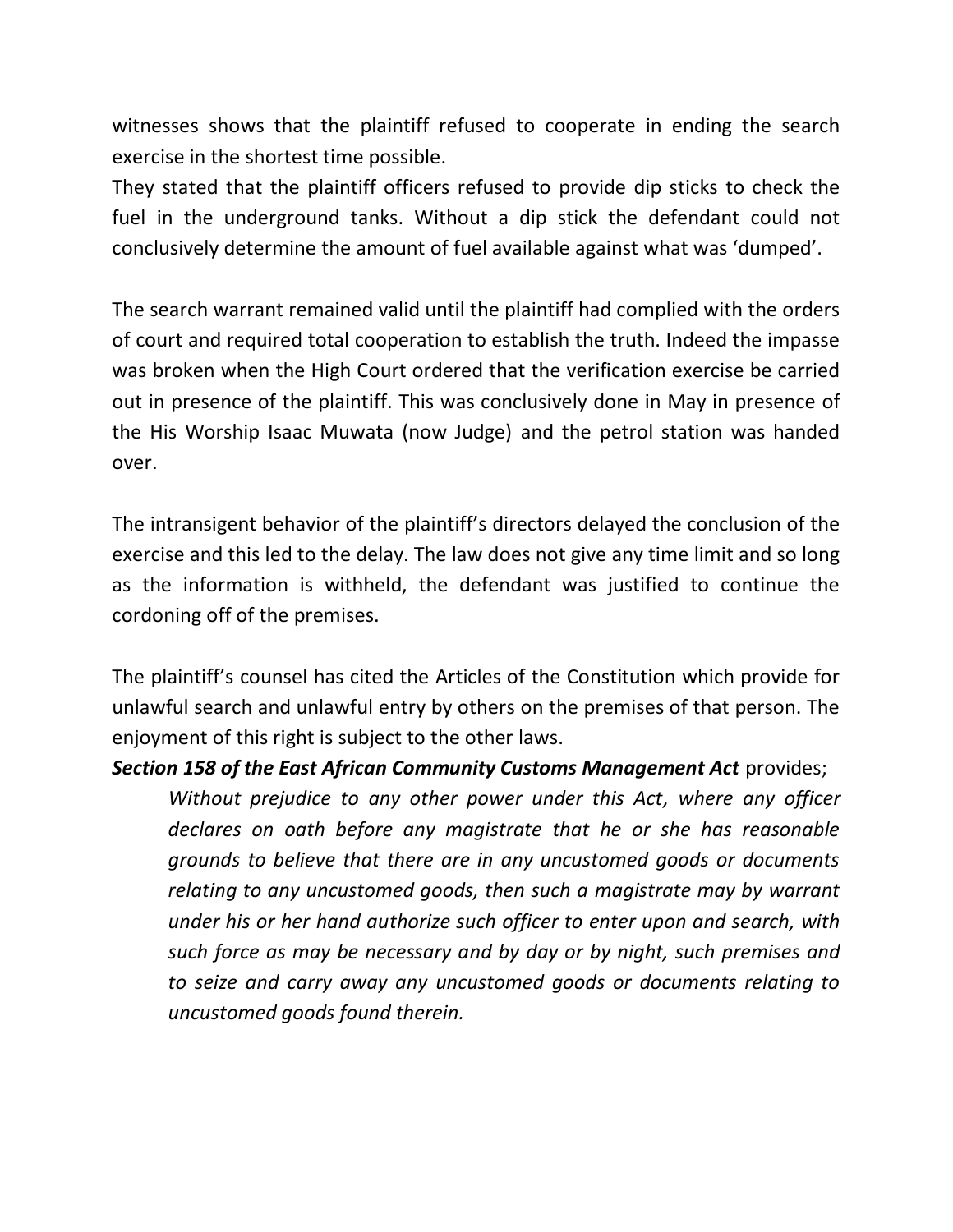When a statute authorizes the doing of an act, which would otherwise be a tort or an infringement of that right, the injured party has no remedy except the one provided under the Act.

But statutory powers are not charters of immunity for any injurious or violation of rights done in exercise of them. The act done in pursuance of the statutory powers given by a statute, must be exercised with judgment and caution.

The purpose underlying the power of search is to assist the law enforcement agency to investigate suspected violations of the law by unearthing evidence for the suspected violations or breaches of the law which may not be available to the government agency.

The Act authorized a search for the uncustomed goods and documents and this is not a violation of any right. The search warrants were issued by court and the same was executed in accordance with the court directives and guidance. The case of *Monitor Publications Ltd v AG HCCS No. 747 of 2013* is very distinguishable on facts and the law.

It is the duty of the court to determine whether the person claiming that his or her privacy was infringed could reasonably expect his or her privacy to be protected in the particular circumstances.

The power to search or seek an order for a search is an exercise of discretionary power and the court will interrogate whether the officer concerned has acted *bonafide* or *malafide* in ordering a search or acted on non-existent grounds or irrelevant considerations or has applied his mind or not to the question.

Therefore, an order to conduct a search can be challenged on any of the grounds on which the exercise of a discretionary power can be challenged. In the case of *Income Tax Officer v Seth Bros, AIR [1970] SC 292;[1969] 2 SCC 324*; the Supreme Court observed that;

*"Since by the exercise of the power a serious invasion is made on the rights, privacy and freedom of the tax payer, the power must be strictly in accordance with the law and only for purposes for which the law authorizes*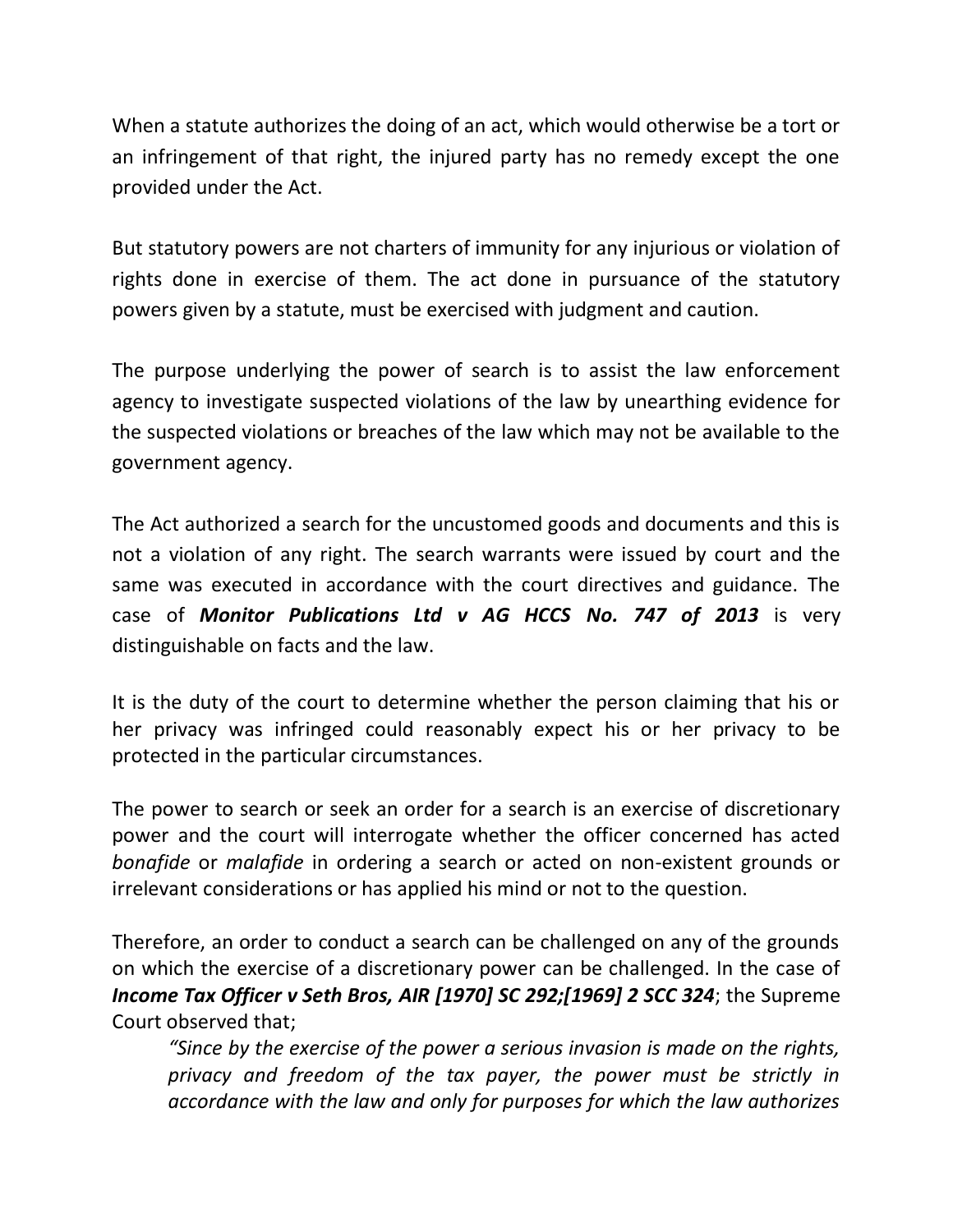*it to be exercised. If the action of the officer issuing the authorization or of the designated officer is challenged, the officer concerned must satisfy the court about the regularity of his action. If the action is maliciously taken or power under the section is exercised for a collateral purpose, it is liable to be struck down by the Court. If the conditions for the exercise of the power are not satisfied the proceeding is liable to be quashed."*

## **Article 43** *of the Constitution* provides:

In the enjoyment of rights and freedoms prescribed in this chapter no person shall prejudice the fundamental or other human rights and freedoms of others or public interest.

The right to privacy of person, home and property is not an absolute right. It can be taken away in public interest like in the present case, where a person suspected to be holding uncustomed goods and documents (has committed an offence). The Plaintiff's petrol station in this case was searched and cordoned off for contravening the provisions of the East African Community Customs Management Act, 2004 by having uncustomed goods. Therefore, the search remaining on the premises was lawful.

**Article 17 (g)** of the Constitution provides that it is the duty of every citizen of Uganda to pay taxes. Therefore, the Plaintiff must pay taxes when required to do so unless exempted by the law. This position was strongly held in the case of *Uganda Projects Implementation and Management Centre v URA Supreme Court Constitutional Appeal No.2 of 2009* where **Lady Justice Kitumba** stated;

*"According to Article 17 of the Constitution a citizen has a duty to pay taxes and to do so promptly, so that government business can go on."* 

The actions of the plaintiff were intended to defeat it's core obligation of payment of taxes while conducting its business and the actions of the defendant were carried out in accordance with the law. The plaintiff's claims for the unlawful take over or occupation of the petrol station are devoid of any merit, since it was done to restrain the plaintiff from committing offences under the East African Community Customs Management Act.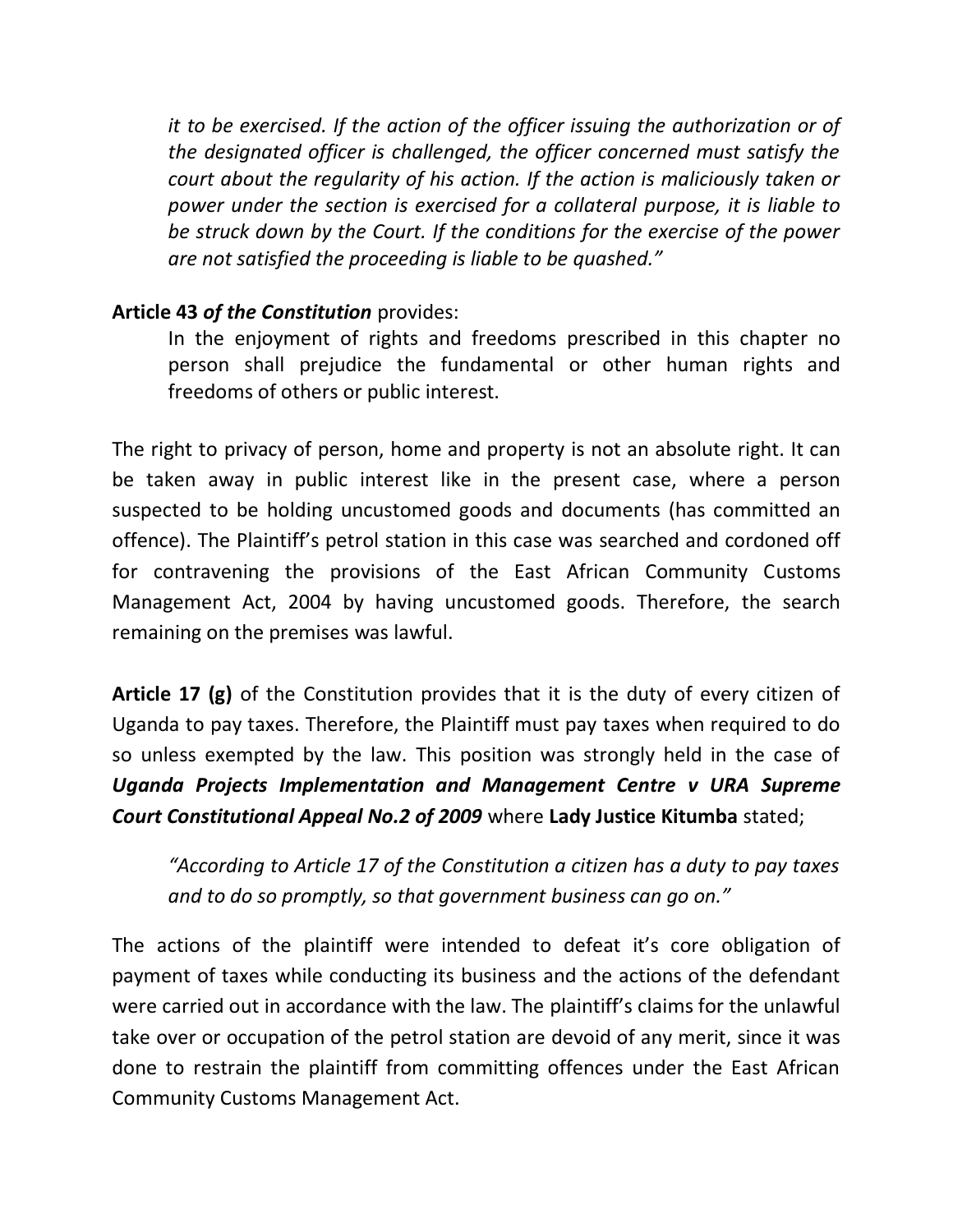The prevention of tax evasion is an important reason leading to a search and seizure and it is an act in public interest.

# *Whether the plaintiff suffered loss or damage?*

The Plaintiff submits that it suffered loss as a result of the Defendant's unlawful actions. PW1 Jane Rugambwa testified that at the time of the takeover of the station on 21<sup>st</sup> December 2009.

The following items were present;

- a) The restaurant had trading stock of **Ushs. 18,000,000/=** and the grocery shop had trading stock of **Ushs. 36,000,000/=**
- b) The safes and strong room had cash amounting to **Ushs. 154,445,100**  and **Kshs. 500,000.**
- c) The Station also had cash sales for  $21<sup>st</sup>$  December 2009 amounting to **Ushs. 9,800,000/=**
- d) There were 2(two) fuel trucks motor vehicle registration numbers **UAB 971K** and **UAE 605N** packed at the station **each loaded with 30,000 litres of PMS**.
- e) Underground tank 1 had **32,000 litres of PMS fuel**, underground tank 2 had **39,500 litres of PMS fuel**, underground tank 3 had **32,000 litres of AGO fuel** and underground tank 4 had **31,200 litres of BIK fuel**.

In cross examination PW1 maintained that when the Defendant's officers broke into the strong room, they took everything that was there including money sales of *Ushs. 9,800,000,* **Ushs. 154,445,100** and **Kshs. 500,000.**

PW1 also testified on the status of the fuel station at the point of handover on 31<sup>st</sup> May 2010, as follows;

- a) Isuzu Truck registration number UAB 791K that originally had 30,000 litres was found with no fuel at all.
- b) Mercedes Benz Truck registration number UAB 605N which originally had 30,000 litres was found with no fuel at all.
- c) The 32,000 litres of PMS in tank 1 was all found.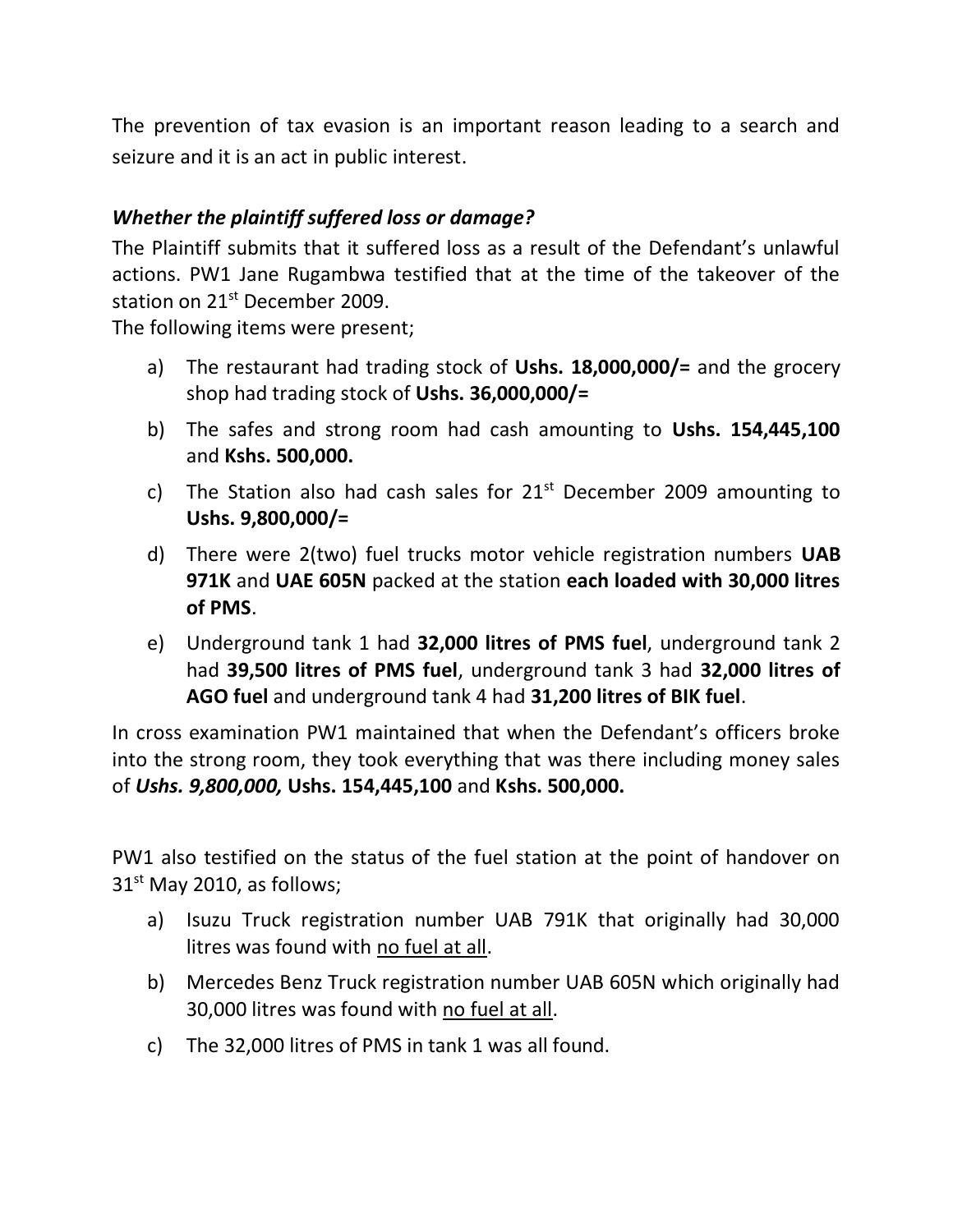- d) Out of the 39,500 litres of PMS fuel in tank 2, only 37,250 litres were found. **(2,250 litres lost)**
- e) Out of the 32,000 litres of AGO fuel in tank 3, only 20,333.3 litres were found. **(11,666.7 litres lost)**
- f) Out of the 31,200 litres of BIK fuel in tank 4, only 28,950 litres were found. **(2,250 litres lost)**
- g) That at the time of the handover, the safe was broken, the drawers were broken and money was missing, specifically *Ushs. 9,800,000,* **Ushs. 154,445,100** and **Kshs. 500,000.** *[paras 21-25 of PW1's witness statement]*

The Plaintiff submits that it suffered loss at the hands of the Defendant and the evidence shows that the Defendant descended on the station in search of 50,000 litres of uncustomed fuel but as a consequence the Plaintiff lost **60,000 litres packed in the trucks, 2,250 litres of PMS in the underground tank 2, 11,666.7 litres of AGO in underground tank 3, 2,250 litres of BIK in underground tank 4** and cash *Ushs. 9,800,000,* **Ushs. 154,445,100** and **Kshs. 500,000.**

The defendant's counsel submitted that the allegations by the Plaintiff's witness are patently false, and should fail, for the following reasons;

Nowhere does PW1 state that the amounts mentioned above were lost (see PW1's witness statement in its entirety, dated 7<sup>th</sup> September, 2011, filed in Court on 9<sup>th</sup> September, 2011).

No case of theft of cash or otherwise was reported to Police or any other authority by the Plaintiff. No complaint/ protest was made to the Defendant or any other authority, immediately after the handover or so soon thereafter, or at all, by the Plaintiff, upon "discovery" that monies were "missing" from the safe.

In paragraph 5 of her witness statement, PW1 alleges that the Defendant's officials *"broke into the safes and strong room, using a gas welding machine they got from across the road". According to counsel*, this evidence should be treated with a pinch of salt! The safe allegedly broken into, was intact on the date the strong room was sealed off with the URA seal till the handover date. (Refer to paragraphs 8 and 9 of the witness statement of Sabiiti Fred; see also Exh. D16 (iii and iv), paras 5 and 6 of Balamaga's witness statement, as well as paras 4 and 5 of the witness statement of Mitango Twaha (*supra*).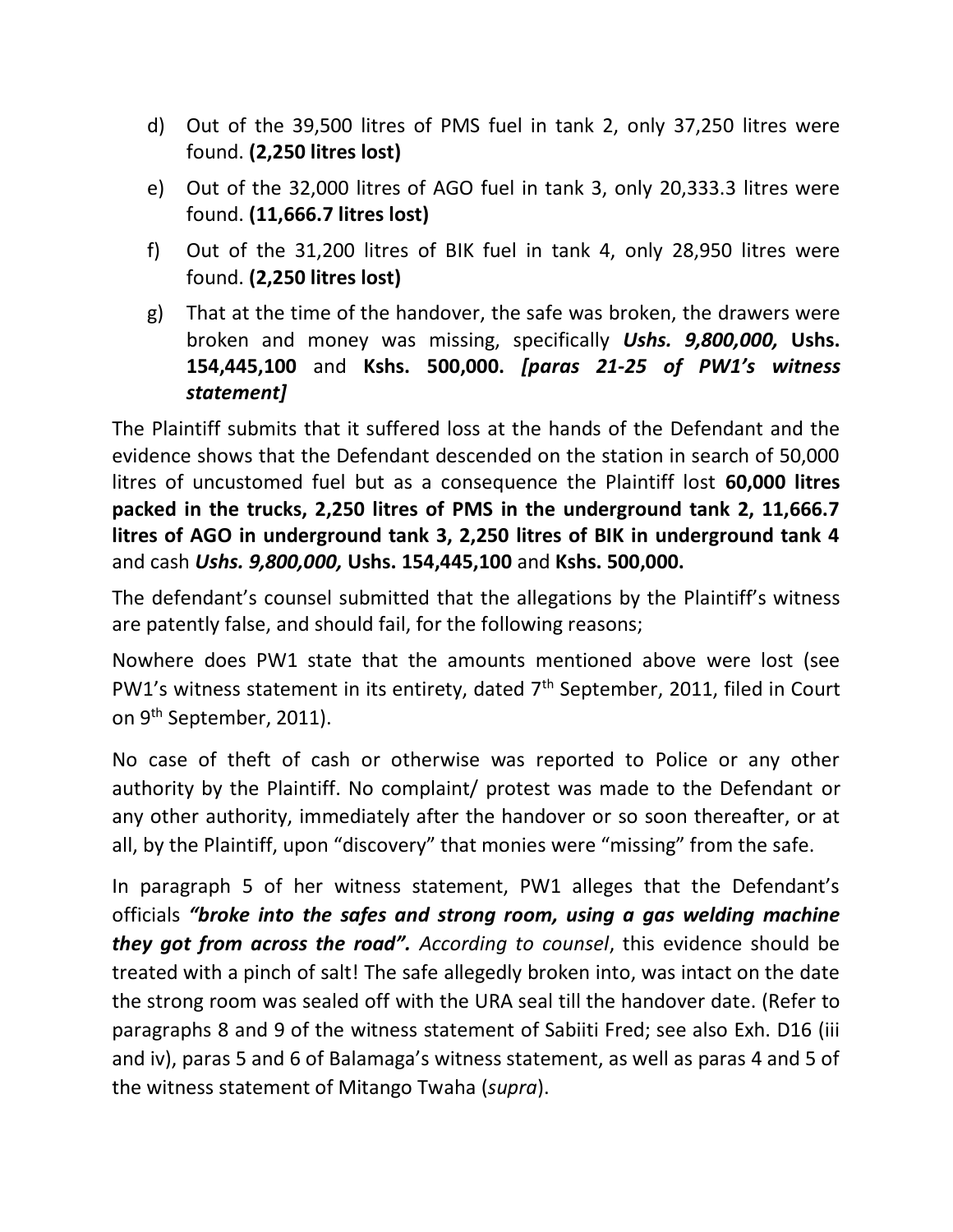The verification exercise report (Exh. D11) by His Worship Isaac Muwata (DR as he then was) confirms that the strong room was unsealed in his presence, on the handover date, being  $31^{st}$  May, 2010. Thus, the allegations about the gas welding machine is a figment of PW1's imagination.

PW1 was not the cashier or a person in charge of the sales and finances of the company, so as to be able to competently testify about the alleged monies the plaintiff had allegedly generated and allegedly kept in the safe, on the material day. The above allegation raises more questions than answers! Was the alleged monies cash for the day, or from the previous sales, or cash not connected to the business? What were the average sales receipts, each day? Were some sales being made and payments received in Kenyan shillings?

PW1 alleges (in cross examination) that the fuel purchase and invoice books were taken away from her premises by the Defendant's officials. The Plaintiff did not apply for discovery or production thereof, if at all the alleged documents still remained with the Defendant as at the trial date (which was not), and if they were relevant to the issues before Court.

Moreover, there is no evidence that the sales records for the period between May to December 2009 were taken by the Defendant. My Lord, this was the relevant period (considering that the search operation was conducted on  $21<sup>st</sup>$  and  $23<sup>rd</sup>$ December, 2009 (para 3 of the witness statement of Sabiti Fred, refers); See also the search warrant, mentioned by Sabiiti Fred, although attached to the witness statement of Botte Fred).

The defence counsel surmised that if the safe had cash, then the cash remained intact therein, given the safe was never opened in the presence of the Defendant, on the Plaintiff repossessing its premises and thus the strong room.

As a General Manager of the Plaintiff company, PW1 further testified (in cross examination) that the company could keep record of fuel offloaded/ deposited at the station and that sales records would be reported by an outlet supervisor.

In a nutshell, we submit that the Plaintiff's "money" allegations are a pack of lies, rehearsed and choreographed by PW1, but not intelligently, as most lies usually are. The defence counsel prayed that Court holds that the alleged loss of money,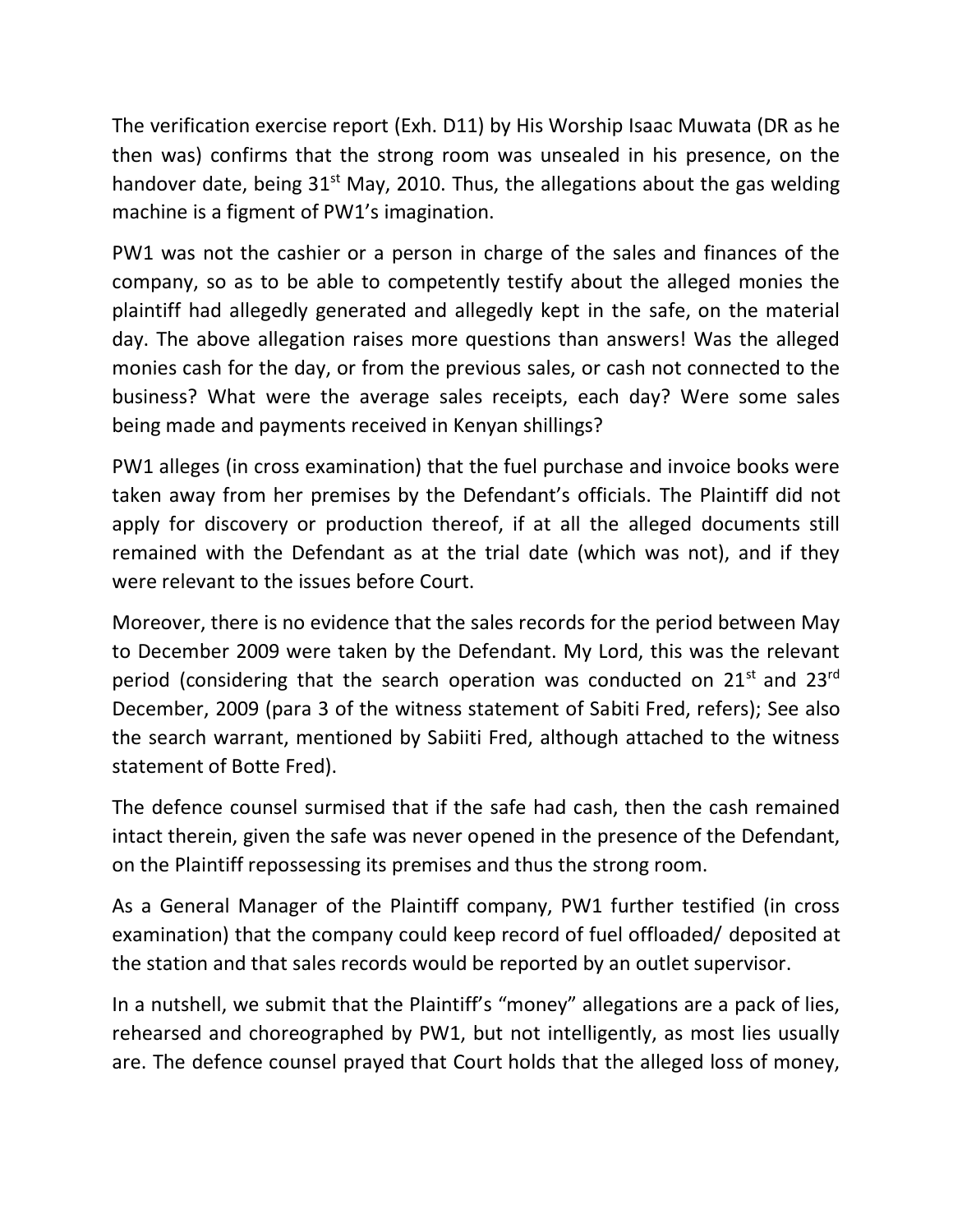claimed as special damages, was not proved, let alone strictly. The prayers ought to fail.

## *Determination*

The plaintiff's claim was pegged on the unlawfulness of the actions of the defendant. However, this court has found that the actions of the plaintiff were not unlawful since they were conducted in accordance with the law.

The plaintiff's claims should have been proved as violations of right to property and tortious acts of conversion of goods and money. The plaintiff's witness attempted to list the losses according to her and money stolen or taken by the defendant's officials.

The defendant's witnesses have denied the said losses of both fuel and money and it is the duty of this court to weigh and evaluate the evidence of the two sides and come to a right conclusion.

It is clear that the evidence of the parties regarding the sequence of events or occurrence is conflicting. So how should court determine which version is truthful?

**Sakar's Law of Evidence, 14th ed** offers very good guidance at page 924 to 925 thus:

*"… There is no better criterion of the truth, no safer rule for investigating cases of conflicting evidence, where perjury and fraud must exist on the one side or the other, to consider what facts are beyond dispute, and to examine which of the two cases best accords with these facts, according to the ordinary course of human affairs and the usual habits of life. The probability or improbability of the transaction forms a most important consideration in ascertaining the truth of any transaction relied upon."*  (Emphasis added)

It is this court's view that the version of the Defendant is more in consonance with "*the ordinary course of human affairs and the usual habits of life"*. And this is demonstrated here below: